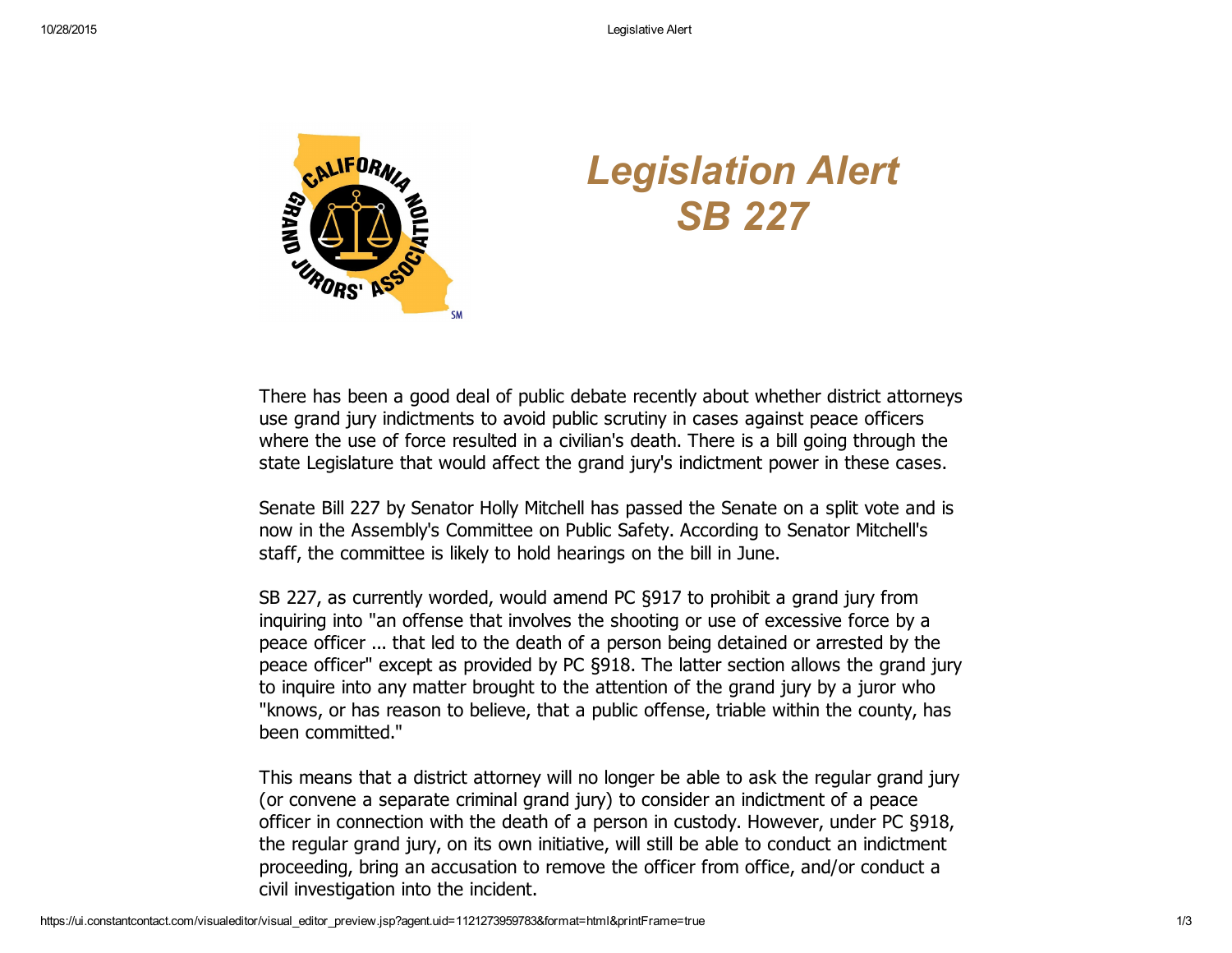According to the bill's author, the objective of this legislation is to require district attorneys to use the preliminary hearing process rather than indictments in cases related the death of an arrested or detained individual.

The bill is supported by the California Public Defenders Association and several other groups and individuals. It is opposed by the California District Attorneys Association.

The Board of Directors will be sending a letter of opposition to this bill to the Assembly Committee on Public Safety, stating that CGJA believes that any limitation on the power of a district attorney to use the grand jury indictment process unnecessarily curtails the grand jury's jurisdiction and could lead to attempts to further erode its powers.

The members of the Committee on Public Safety are Bill Quirk (Chair), Melissa Melendez, Reginald Jones-Sawyer, Sr., Tom Lackey, Evan Low, and Miguel Santiago. If you have a good working relationship with a member of the committee, or any other Assembly member who could be a resource for CGJA, please let us know.

CGJA's Legal and Legislative Resources Committee (LLRC) will continue to monitor this legislation and will provide updates to the membership.

Your input is welcome. Please send any comments you might have to [president@cgja.org.](mailto:president@cgja.org)

*STAY CONNECTED*



[Forward](http://ui.constantcontact.com/sa/fwtf.jsp?llr=kv9vjfnab&m=1113648196266&ea=cgjaprguy@roadrunner.com&a=1121273959783&id=preview) this email

≫<mark>⁄ Safe</mark>Unsubscribe`